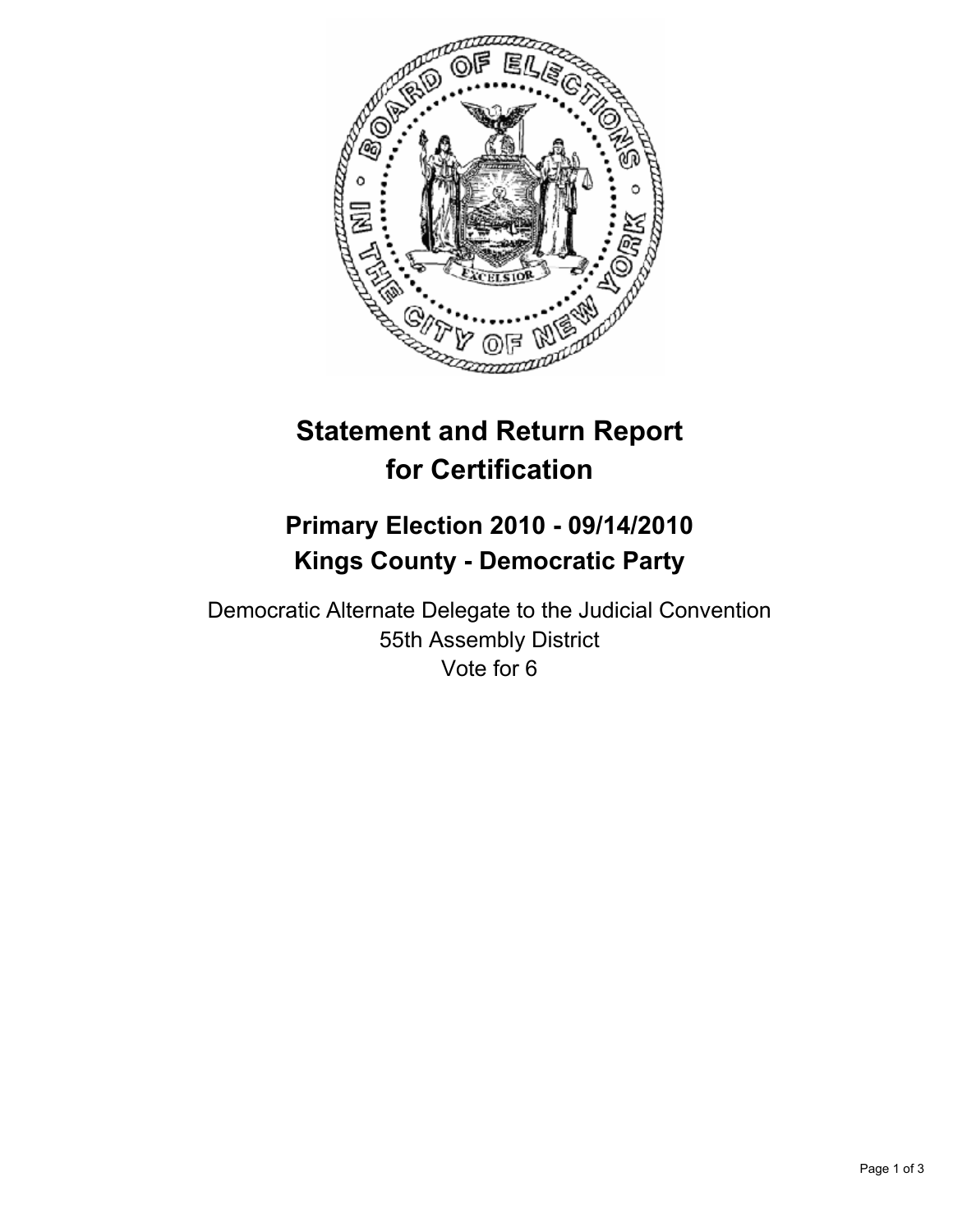

#### **Assembly District 55**

| <b>PUBLIC COUNTER</b>            | 4,537  |
|----------------------------------|--------|
| <b>EMERGENCY</b>                 | 0      |
| ABSENTEE/MILITARY                | 111    |
| <b>AFFIDAVIT</b>                 | 72     |
| <b>MARLON BYNUM</b>              | 868    |
| <b>HAZEL CLARK</b>               | 1,793  |
| ALICKA AMPRY-SAMUEL              | 657    |
| ROOSEVELT YON                    | 497    |
| <b>THERESA BOYD</b>              | 1,790  |
| <b>LEONARD PURDIE</b>            | 457    |
| <b>HENRY L BUTLER</b>            | 1,015  |
| <b>IRENE D CUMMINGS</b>          | 1,074  |
| <b>GABRIEL MCQUEEN</b>           | 830    |
| <b>MARY MILLER</b>               | 1,054  |
| <b>THEARSA HOWARD</b>            | 1,009  |
| <b>DANIEL MEALY</b>              | 1,409  |
| CAROLYN WALKER-DIALLO (WRITE-IN) | 1      |
| CHERYL A KNIGHT (WRITE-IN)       | 1      |
| CICRAO SIMS (WRITE-IN)           | 1      |
| EARL WILLIAMS (WRITE-IN)         | 1      |
| LINDA SANDER (WRITE-IN)          | 1      |
| NAOMI COLLIN (WRITE-IN)          | 1      |
| NAOMI COLLINS (WRITE-IN)         | 1      |
| RICHARD MILLER (WRITE-IN)        | 1      |
| SIMS RIVERS (WRITE-IN)           | 1      |
| VELMANTLE MONTGOMERY (WRITE-IN)  | 1      |
| WILLIAM COLLIN (WRITE-IN)        | 1      |
| WILLIAM COLLINS (WRITE-IN)       | 1      |
| <b>Total Votes</b>               | 12,465 |